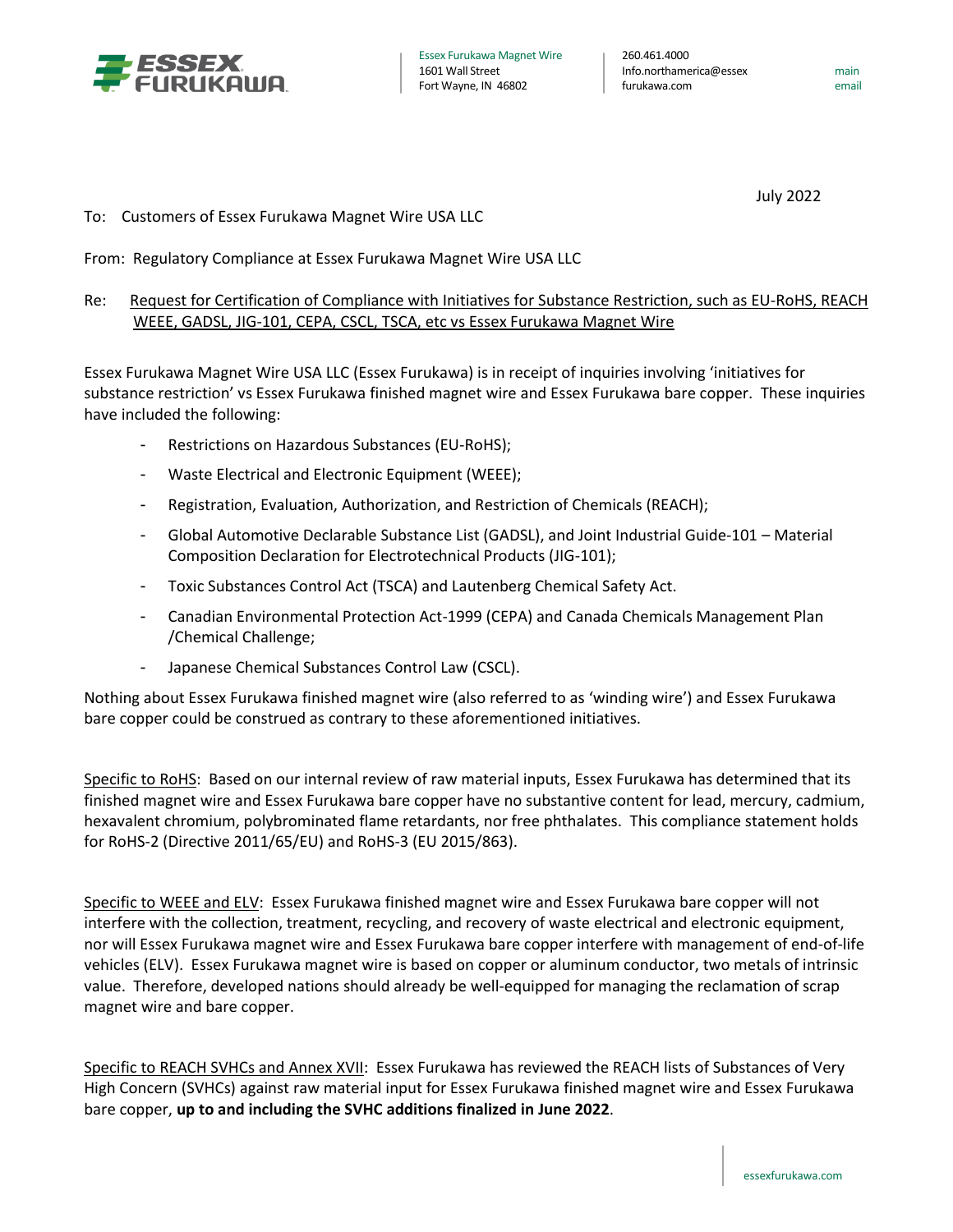Some formulations for raw magnet wire enamel coatings do indeed contain REACH-SVHCs 1-methyl-2 pyrrolidone (aka NMP, CAS # 872-50-4) and/or N,N-dimethylacetamide (aka DMAC, CAS #127-19-5). However, analytical data acquired by independent laboratories on behalf of Essex Furukawa found all samples of Essex Furukawa finished magnet wire to have residual NMP at <0.1% after full curing. In addition, when considering physical properties of DMAC vs. NMP, Essex Furukawa further has no expectation about issues with residual DMAC in Essex Furukawa finished magnet wire.

Ultimately, Essex Furukawa is aware of nothing contrary about Essex Furukawa finished magnet wire and Essex Furukawa bare copper vs SVHC lists under REACH.

In addition, Essex Furukawa reviewed the provisions of REACH Annex XVII. To that end, Essex Furukawa is aware of no quantifiable presence of carcinogens, mutagens, nor reproductive toxins in Essex Furukawa finished magnet wire and Essex Furukawa bare copper. There is some history of light use of azo colorants in some magnet wire enamels. However, Essex Furukawa notes that interest in azo dyes in REACH Annex XVII is directed at textiles and like products, for which direct skin contact might be expected. This is not at all a typical use for magnet wire.

Related to SCIP Database and Waste Framework Directive: Essex Furukawa magnet wire is considered compliant for SVHC content in EU-REACH, and thus EU-SCIP Database is not applicable to Esses Furukawa magnet wire. As for EU Waste Framework Directive, Essex Furukawa magnet wire is based on copper or aluminum conductor, two metals of intrinsic value, so economics inherently drives magnet wire toward reuse, recycling, and recovery.

Specific to GADSL and JIG-101: Essex Furukawa has reviewed the GADSL and JIG-101 lists of declarable and/or prohibited substances, and there have been some inquiries involving specific substances on the GADSL and JIG-101 lists. Based on Essex Furukawa' internal review of raw material inputs vs. what would be expected to remain in the final magnet wire product and Essex Furukawa bare copper, weighed against specific inquiries received to-date plus Essex Furukawa' aforementioned statements about RoHS and REACH, Essex Furukawa notes the following about GADSL and JIG-101:

- Essex Furukawa copper magnet wire and Essex Furukawa bare copper contain metallic copper, a GADSL declarable substance.
- Essex Furukawa is aware of no substantive use of ozone depleting chemicals, whether CFCs or HCFCs, in the production of Essex Furukawa magnet wire and Essex Furukawa bare copper.
- Some formulations for raw magnet wire enamel coatings do indeed contain phenol (CAS # 108-95- 2), used as a carrier solvent during production of film-insulated magnet wire. However, phenol is removed during the curing process, and thus there is no substantive phenol content in Essex Furukawa finished magnet wire.
- As noted previously in this document, there is some history of light use of azo colorants in some magnet wire enamels, but Essex Furukawa notes that interest in azo dyes in REACH Annex XVII (the basis for inclusion in GADSL) is directed at textiles and like products, for which direct skin contact might be expected. This is not a typical use for magnet wire.
- Essex Furukawa film-insulated finished magnet wire (cured enamel coating applied as a solution over copper or aluminum conductor) and Essex Furukawa bare copper have no substantive halogen content. Note that halogens may indeed be present in some Essex Furukawa fabric-wrapped magnet wire products; see text below re: polyfluorinated organics in specific polyimide tape.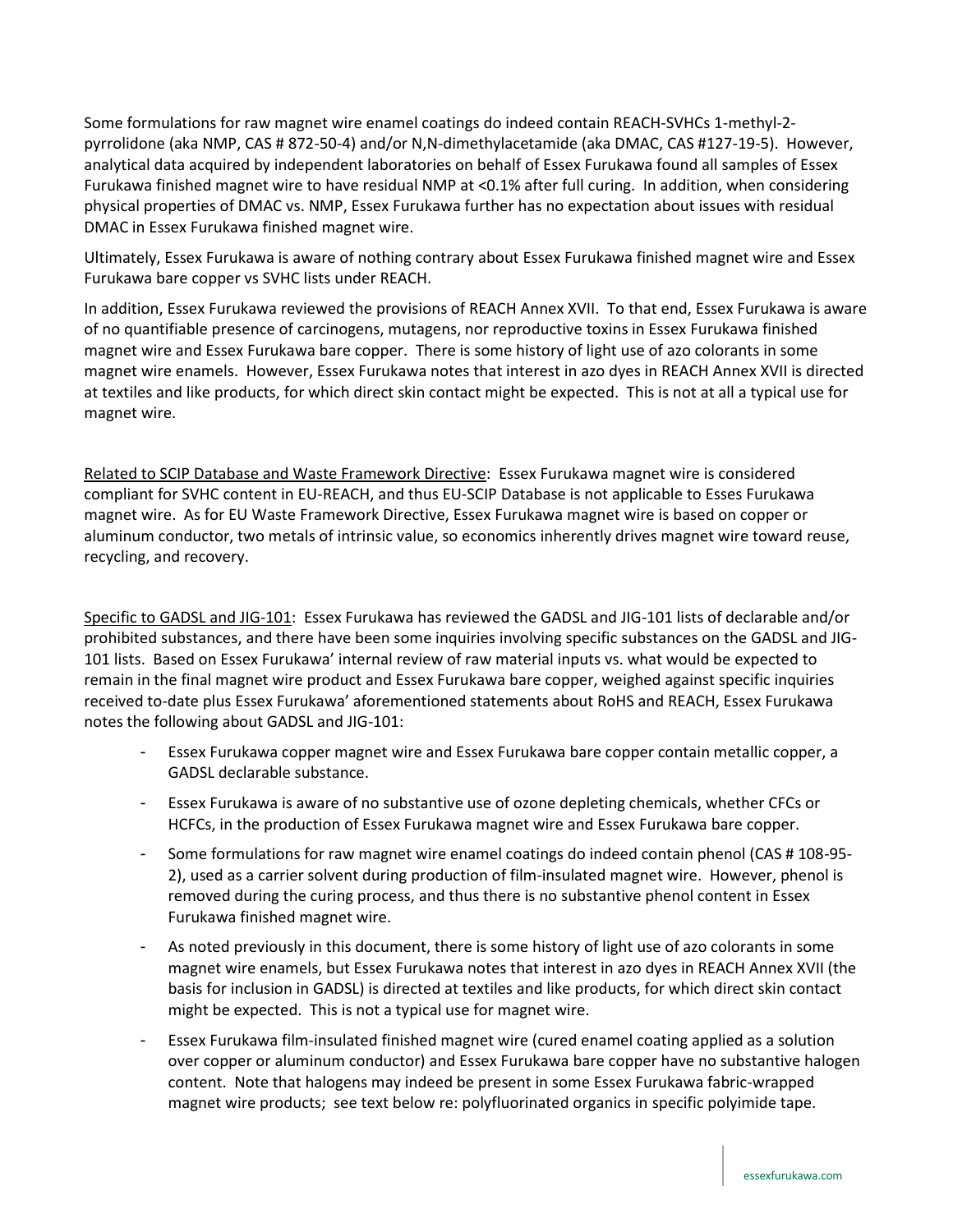- Essex Furukawa film-insulated finished magnet wire (cured enamel applied as a solution over copper or aluminum conductor) and Essex Furukawa bare copper contain no substantive perfluorooctane sulfonate (PFOS) and no substantive perfluorooctanoic acid (PFOA). One fabric-wrapped Essex Furukawa magnet wire product (a specific polyimide) contains polyfluorinated organics in its tape wrapping, but suppliers of that tape wrapping deny any declarable PFOA or PFOS among these polyfluorinated organics.

Specific to TSCA (USA): As for Toxic Substances Control Act (TSCA) and related Lautenberg Chemical Safety Act, Essex Furukawa is aware of no use of Persistent, Bioaccumulative, and Toxic chemicals (PBTs) in production of Essex Furukawa magnet wire and bare copper rod. Some solvents used in production of Essex Furukawa magnet wire are listed as TSCA High-Priority chemicals (ex: NMP, xylenes), but Essex Furukawa bare copper rod and fully cured Essex Furukawa magnet wire would have no substantive content for TSCA High-Priority chemicals.

Specific to Canadian Initiatives: Essex Furukawa has reviewed Canadian expectations about Priority Substances List, Toxic Substances List, and Virtual Elimination List under CEPA as well as Chemical Challenge substances. A few chemical substances from these aforementioned Canadian initiatives may be found in raw magnet wire inputs, but ultimately Essex Furukawa is aware of no substantive free content (ie, >0.1%) for these substances in finished Essex Furukawa magnet wire and Essex Furukawa bare copper. As for Domestic Substances under CEPA, note that Essex Furukawa finished magnet wire would be considered a manufactured article, not a chemical substance, while also noting that there is no substantive free content for phthalates in Essex Furukawa magnet wire and Essex Furukawa bare copper. As for NPRI reporting, consider that Essex Furukawa magnet wire is based on copper or aluminum conductor.

Specific to CSCL (Japan): Essex Furukawa reviewed this Japanese regulation re: chemicals management, and it's apparent that CSCL addresses manufacture and importation of chemical substances, whereas magnet wire is a manufactured article. As a courtesy to its customers, Essex Furukawa will advise to being unaware of any substantive content for Priority Assessment Chemicals (PACs) in Essex Furukawa finished magnet wire and Essex Furukawa bare copper. A few PACs may be found in raw magnet wire enamels, but ultimately Essex Furukawa is aware of no substantive free content for these PAC substances in finished Essex Furukawa magnet wire and Essex Furukawa bare copper.

Specific to Packaging: Essex Furukawa has reviewed European Union expectations about packaging vs current practices at Essex Furukawa magnet wire operations in North America. Based on this review, Essex Furukawa considers itself compliant with EU expectations about packaging and packaging waste.

EU regulates packaging and packaging waste under Directive 94/62/EC. Goals include reducing quantity and hazard of packaging waste plus recovery and recycling of packaging. To that end, Essex Furukawa magnet wire makes use of reusable plastic spools, reels, and buckets plus reusable wooden reels, boxes, and pallets. Standard terms & conditions for sale of Essex Furukawa magnet wire demand that customers return this reusable packaging. As for contents of packaging, Essex Furukawa specification for plastic spools, reels, and buckets excludes noteworthy bad-actor chemicals such as heavy metals and halogens.

In addition, specific to wooden reels, boxes, and pallets, Essex Furukawa specifies that such wooden packaging must comply with 'International Standard for Phytosanitary Measures', aka ISPM15, typically by heat treatment.